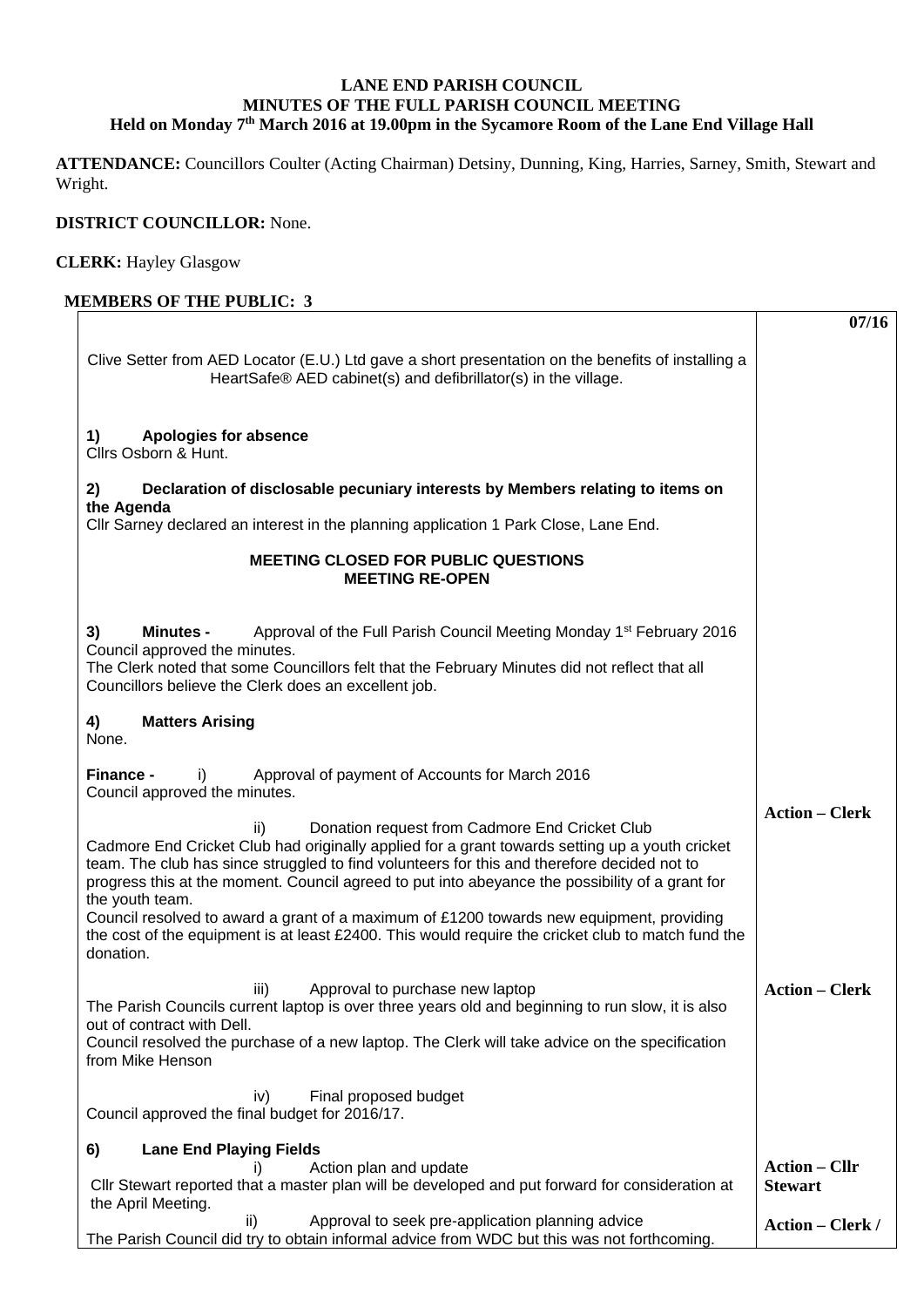| WDC will offer a pre-planning application advice service at the cost of approximately £800.<br>Council should appoint a planning supervisor for the pre-application advice phase. It was                                                                                                           | 08/16<br><b>Cllr Stewart</b>                   |
|----------------------------------------------------------------------------------------------------------------------------------------------------------------------------------------------------------------------------------------------------------------------------------------------------|------------------------------------------------|
| estimated that the cost for this would be in the region of £200.                                                                                                                                                                                                                                   |                                                |
| Cllr Stewart has arranged for an asbestos and dry rot survey to be carried at no cost.                                                                                                                                                                                                             |                                                |
| Council resolved the expenditure of approximately £1000 to carry out the pre-planning<br>application phase.                                                                                                                                                                                        |                                                |
| To consider purchasing a Heartsafe AED unit(s)                                                                                                                                                                                                                                                     | <b>Action - Clerk</b>                          |
| 7)<br>The recommended unit was the HeartSafe® Digital Electronic Lock Cabinet with the HeartSine                                                                                                                                                                                                   |                                                |
| samaritan® PAD 500P Defibrillator.<br>The price for the unit is £2,395 plus VAT for the first package; and £2,095 plus VAT for the                                                                                                                                                                 |                                                |
| second package. This would include full training.<br>Council resolved to purchase 2 cabinets. Suggested locations are Lane End Village Hall and the                                                                                                                                                |                                                |
| Londis shop at Edmonds Parade.                                                                                                                                                                                                                                                                     |                                                |
| 8)<br>To consider quotation to have the hedge/tree strimmed by the pond near the G&A<br>Scapes Gardens submitted a quotation to cut the hedge around duck pond, trim all hedges<br>around pond and general tidy and to remove all rubbish from site.<br>Council approved the quotation of £380.00. | <b>Action – Clerk</b>                          |
|                                                                                                                                                                                                                                                                                                    | <b>Action – Clerk</b>                          |
| <b>New Electricity Supply Contract</b><br>9)<br>Councils electricity supply contract is up for renewal on 31 <sup>st</sup> March 2016. The Clerk has<br>obtained quotations from SSE and Eon. Prices were dependent on the length of time the                                                      |                                                |
| contract is fixed for.<br>Council resolved that the Clerk should select the most cost effective supplier with a three year<br>fixed contract.                                                                                                                                                      |                                                |
| 10)<br><b>Clerk's report</b>                                                                                                                                                                                                                                                                       |                                                |
| The sale of the land adjoining Pond Cottage has now been completed.<br>I.                                                                                                                                                                                                                          |                                                |
| Piddington & Wheeler End Parish Council will pay 10% towards the phone, broadband<br>Ш.<br>and stationary costs to LEPC on an annual basis. This can be reviewed if required.                                                                                                                      | <b>Action - Clerk</b>                          |
| Council agreed that Lane End Primary School can use Oakshaw Wood (off Simmons<br>III.<br>Way) for forest school activities.                                                                                                                                                                        | <b>Action – Clerk</b>                          |
| IV.<br>Thames Water will be removing a street light in Blackwell Road in order to repair a<br>water connection. They will replace the street light and are in direct contact with SSE.                                                                                                             |                                                |
| V.<br>All candidates who applied for the role of Trustee(s) to the Mole and Picket Charities<br>have been contacted. The two successful candidates have been put in touch with each                                                                                                                | <b>Action - Clerk</b>                          |
| other. The current Trustees have been advised of the two appointments. Cllr Detsiny<br>reported that the current Trustees had not yet been forthcoming to agree a suitable date                                                                                                                    |                                                |
| to meet. Council will obtain initial legal advice on this matter and may use the Clerks                                                                                                                                                                                                            |                                                |
| delegated powers to finance legal advice in the short-term and until the April meeting.<br>VI.<br>The Clerk has invited members from the Clayton Road Residents Association to a<br>meeting to discuss issues regarding fence.                                                                     | <b>Action – Clerk /</b><br><b>Cllr Coulter</b> |
| VII.<br>A Parishioner has asked if he can do metal detecting on Parish Council land eg                                                                                                                                                                                                             | <b>Action – Clerk</b>                          |
| Ditchfield Common, Moorend Common, the Playing fields etc. Council agreed to this.<br>VIII.<br>The devolved services agreement has been signed and returned to BCC.                                                                                                                                |                                                |
| IX.<br>Buckland landscapes have confirmed that they would be willing to cut the two grass<br>areas at the top of Lammas Way at no additional cost.                                                                                                                                                 |                                                |
| The WDC devolved Services agreement (Lammas Way) is currently being processed<br>Χ.<br>and will be sent for signature shortly.                                                                                                                                                                     | <b>Action – Clerk</b>                          |
| The Dashwood Estate has agreed that dog waste bins can be installed on Wheeler End<br>XI.<br>Common and Handleton Common. There will also be a bin installed on Ditchfield                                                                                                                         | <b>Action – Clerk</b>                          |
| Common.                                                                                                                                                                                                                                                                                            |                                                |
| XII.<br>Currently the dog waste bin at the Playing Fields is emptied twice a week.<br>XIII.<br>The Clerk has instructed SSE to carry out the works on the street lights as discussed at                                                                                                            |                                                |
| the last meeting. The initial cheques have also been sent.<br>XIV.<br>The Clerk has been in contact with BCC re Harris Gardens. The developer has                                                                                                                                                  |                                                |
| promised to re-instate the flowers/shrubs.                                                                                                                                                                                                                                                         |                                                |
| <b>Invitations to Meetings, Correspondence &amp; Reports received</b><br>11)<br>Council noted the report.                                                                                                                                                                                          |                                                |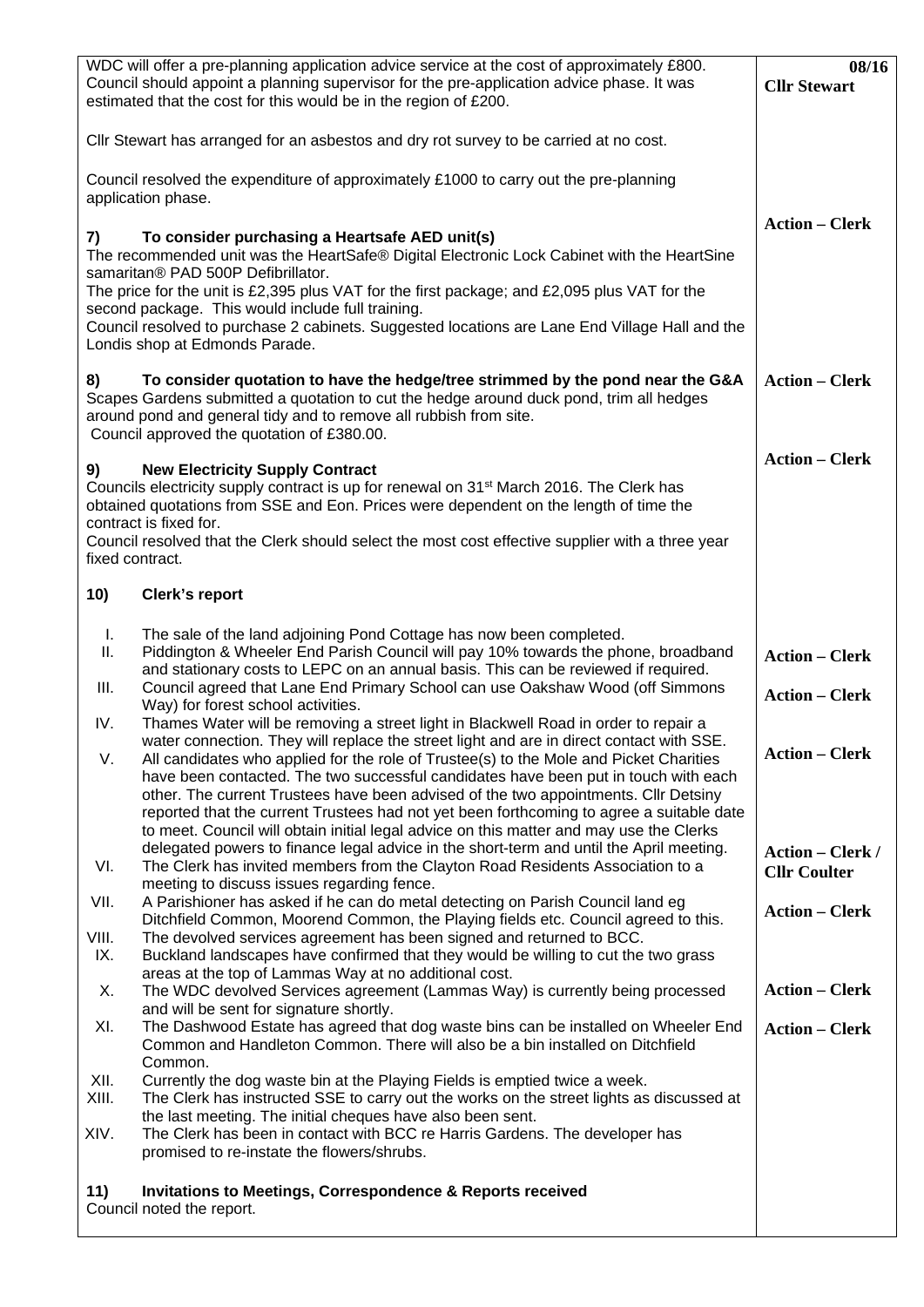| 12)<br><b>Matters raised by Councillors</b>                                                                                                                                                                                                               | 09/16                                              |                                                                                                                                                                                                                                                                                                                                                                                                                |                                         |
|-----------------------------------------------------------------------------------------------------------------------------------------------------------------------------------------------------------------------------------------------------------|----------------------------------------------------|----------------------------------------------------------------------------------------------------------------------------------------------------------------------------------------------------------------------------------------------------------------------------------------------------------------------------------------------------------------------------------------------------------------|-----------------------------------------|
| Cllr Dunning raised the issue of the porta-loo on Harris Garden. The Clerk has been in regular<br>contact with BCC and will continue to raise the issue.<br>Cllr Wright asked who was going to run the clubhouse in the future. The Chairman advised that | <b>Action – Clerk</b>                              |                                                                                                                                                                                                                                                                                                                                                                                                                |                                         |
|                                                                                                                                                                                                                                                           | will be discussed at a future meeting.             | no decision has been taken but Council do not want an empty building.<br>CIIr Harries reported that he had found someone is willing to do a plan of the allotments. This                                                                                                                                                                                                                                       | <b>Action – Cllr</b><br>Harries / Clerk |
| Planning: To consider new applications and receive Wycombe District Council<br>13)<br><b>Decisions and Appeals</b>                                                                                                                                        | <b>Action – Clerk</b>                              |                                                                                                                                                                                                                                                                                                                                                                                                                |                                         |
| <b>New Applications</b>                                                                                                                                                                                                                                   |                                                    |                                                                                                                                                                                                                                                                                                                                                                                                                |                                         |
| 16/05507/FUL                                                                                                                                                                                                                                              | <b>Cherry Trees</b><br>Park Lane Lane<br>End       | Householder application for construction of two storey side<br>extension (alternative scheme to pp 15/07390/FUL)<br>Comment: No objection.                                                                                                                                                                                                                                                                     |                                         |
| 16/05508/LBC                                                                                                                                                                                                                                              | <b>Cherry Trees</b><br>Park Lane Lane<br>End       | Listed Building application for construction of two storey side<br>extension (alternative scheme to pp 15/07391/LBC)<br>Comment: No objection.                                                                                                                                                                                                                                                                 |                                         |
| 16/05468/FUL                                                                                                                                                                                                                                              | Maryland Cottage<br><b>High Street Lane</b><br>End | Householder application for alterations to bay windows on<br>front elevation, installation of porch over front door,<br>installation of roof light on rear elevation, construction of<br>first floor rear extension and new timber framed garage<br>building to rear of property<br>Comment: Objection, the garage would be an<br>overdevelopment of the site. No objection to the rest of the<br>development. |                                         |
| 16/05491/FUL                                                                                                                                                                                                                                              | Danesfield Bolter<br>End Lane Bolter<br>End        | Householder application for construction of single storey rear<br>conservatory extension following demolition of existing<br>conservatory.<br>Comment: No objection.                                                                                                                                                                                                                                           |                                         |
|                                                                                                                                                                                                                                                           |                                                    | Change of use of land for the keeping of horses, erection of<br>new stable block, hay and manure storage together with<br>improvements to existing access, roadway, provision of<br>hardstanding and paddock fencing (alternative scheme to pp<br>14/06195/FUL)                                                                                                                                                |                                         |
|                                                                                                                                                                                                                                                           |                                                    | Comment: No objection to the development but the Parish<br>Council would request that the original conditions<br>(application 14/06195/FUL) attached to the planning<br>consent are important and should be maintained.                                                                                                                                                                                        |                                         |
|                                                                                                                                                                                                                                                           |                                                    | The 11 conditions attached to 14/06195/FUL should remain<br>in force to include;                                                                                                                                                                                                                                                                                                                               |                                         |
|                                                                                                                                                                                                                                                           |                                                    | Condition no 8                                                                                                                                                                                                                                                                                                                                                                                                 |                                         |
| 16/05466/FUL                                                                                                                                                                                                                                              | High Barns<br>Marlow Road<br>Cadmore End           | No caravan(s) falling within the definition of a caravan as set<br>out in Caravan Sites and Control of Development Act 1960<br>(as amended) shall be brought on to the land for any<br>purpose.                                                                                                                                                                                                                |                                         |
|                                                                                                                                                                                                                                                           |                                                    | Reason-to prevent harm to the green belt and Chilterns<br>AONB                                                                                                                                                                                                                                                                                                                                                 |                                         |
|                                                                                                                                                                                                                                                           |                                                    | Other relevant conditions:                                                                                                                                                                                                                                                                                                                                                                                     |                                         |
|                                                                                                                                                                                                                                                           |                                                    | No 3 Hedgerow augmentation                                                                                                                                                                                                                                                                                                                                                                                     |                                         |
|                                                                                                                                                                                                                                                           |                                                    | No 4 Planting, seeding and turfing timetable                                                                                                                                                                                                                                                                                                                                                                   |                                         |
|                                                                                                                                                                                                                                                           |                                                    | No 5 No horses to be brought onto the land until topsoiled or<br>turfed                                                                                                                                                                                                                                                                                                                                        |                                         |
|                                                                                                                                                                                                                                                           |                                                    | No 9 Access and parking area finish                                                                                                                                                                                                                                                                                                                                                                            |                                         |
|                                                                                                                                                                                                                                                           |                                                    | No 10 Road access requirement.                                                                                                                                                                                                                                                                                                                                                                                 |                                         |